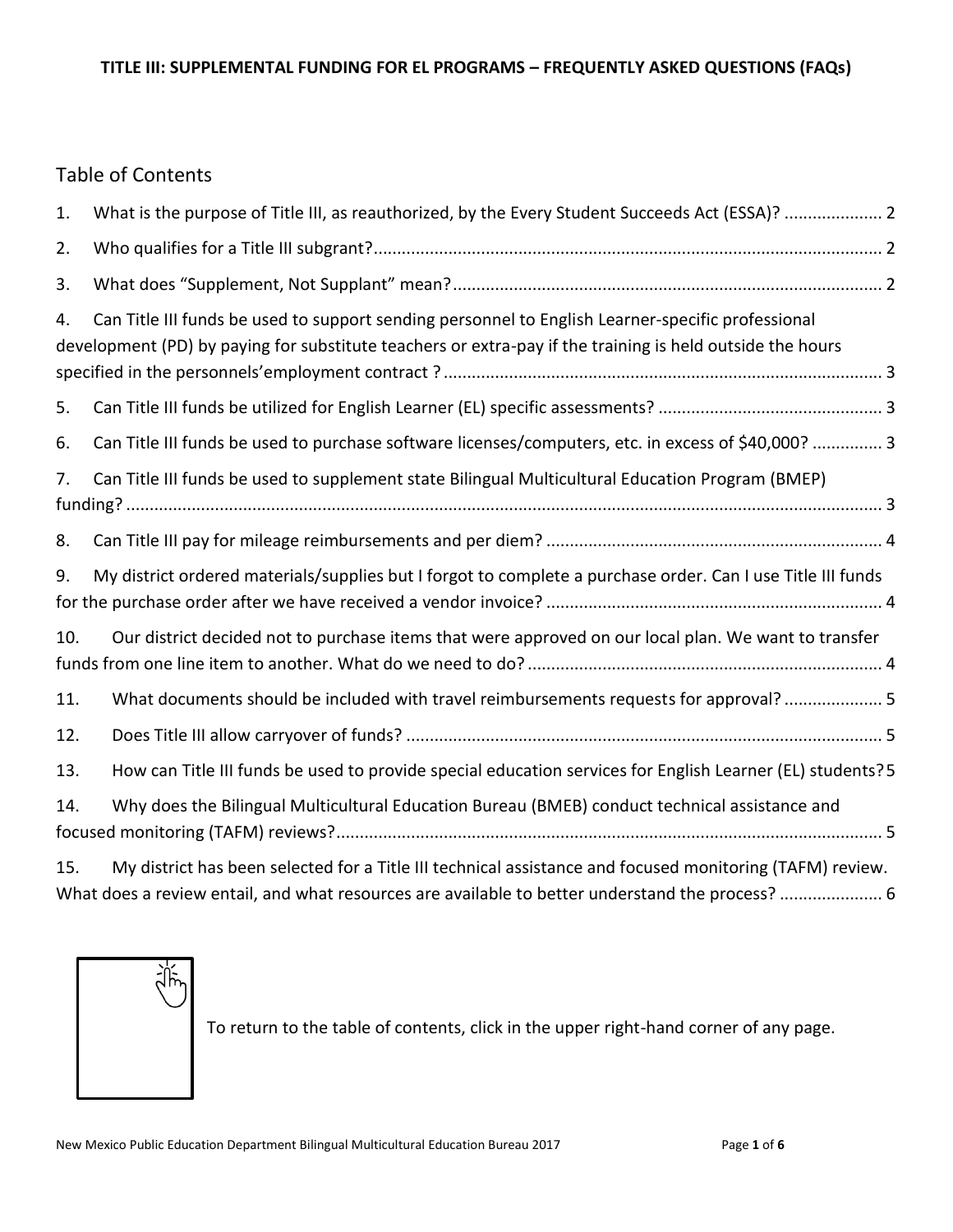## <span id="page-1-0"></span>**1. What is the purpose of Title III, as reauthorized, by the Every Student Succeeds Act (ESSA)?**

Title III, Part A, is officially known as the Language Instruction for English Learner(EL) and Immigrant Students Act (Section 3102 lists the purpose of the law). The overarching purpose is to ensure that EL students, including immigrant children and youth, **attain English language proficiency** and **meet the same challenging state academic standards** that other students are expected to meet.

The Local Education Agency (LEA) must use Title III funds to *supplement* state language instruction educational programs, designed to assist EL students' achievement goals. The state educational agency<sup>1</sup> (SEA), LEAs, and schools are accountable for increasing the English proficiency and core academic content knowledge of EL students. For more information regarding ESSA, visit the [U.S. Department of Education Bills Web site](https://www.gpo.gov/fdsys/pkg/BILLS-114s1177enr/pdf/BILLS-114s1177enr.pdf) (PDF).

### <span id="page-1-1"></span>**2. Who qualifies for a Title III subgrant?**

Any Local Education Agency (LEA) enrolling one or more English Learners (ELs) during the previous school year qualifies for a Title III subgrant. However, under Title III, Part A [Section 3114 (b)], subgrantsless than \$10,000 may not be made to individual districts. Individual districts that do not meet the \$10,000 threshold may join together to form a consortium in order to achieve the Title III, Part A—English Language Acquisition, Language Enhancement, and Academic Achievement Act minimum \$10,000 grant award.

The **minimum number of English Learner (EL) students** needed to meet the \$10,000 benchmark is approximately 112 (number of EL students multiplied by per a student amount). This number can change within any given year and LEAs should contact the Bilingual Multicultural Education Bureau for the current numbers. The members of a consortium choose the fiscal agent by consensus. The fiscal agent is responsible for all fiscal transactions of the consortium (filing of the application, requisitions, purchases, and payments) and for maintaining records of all financial transactions carried out on behalf of the Title III consortium.

### <span id="page-1-2"></span>**3. What does "Supplement, Not Supplant" mean?**

Title III requires that funds available under a subgrant be used to supplement the level of federal, state, and local funds that, in the absence of such availability, would have been expended for programs for English Learner (EL) students and immigrant students and in no case to supplant such federal, state, and local funds. **That is, supplement means "to add to" and supplant means "to take the place of" or "instead of".** 

New Mexico Public Education Department Bilingual Multicultural Education Bureau 2017 Page **2** of **6**

 $\overline{a}$ 

 $^1$  In this FAQ, SEA means the New Mexico Public Education Department. LEA means local school districts and state charter schools.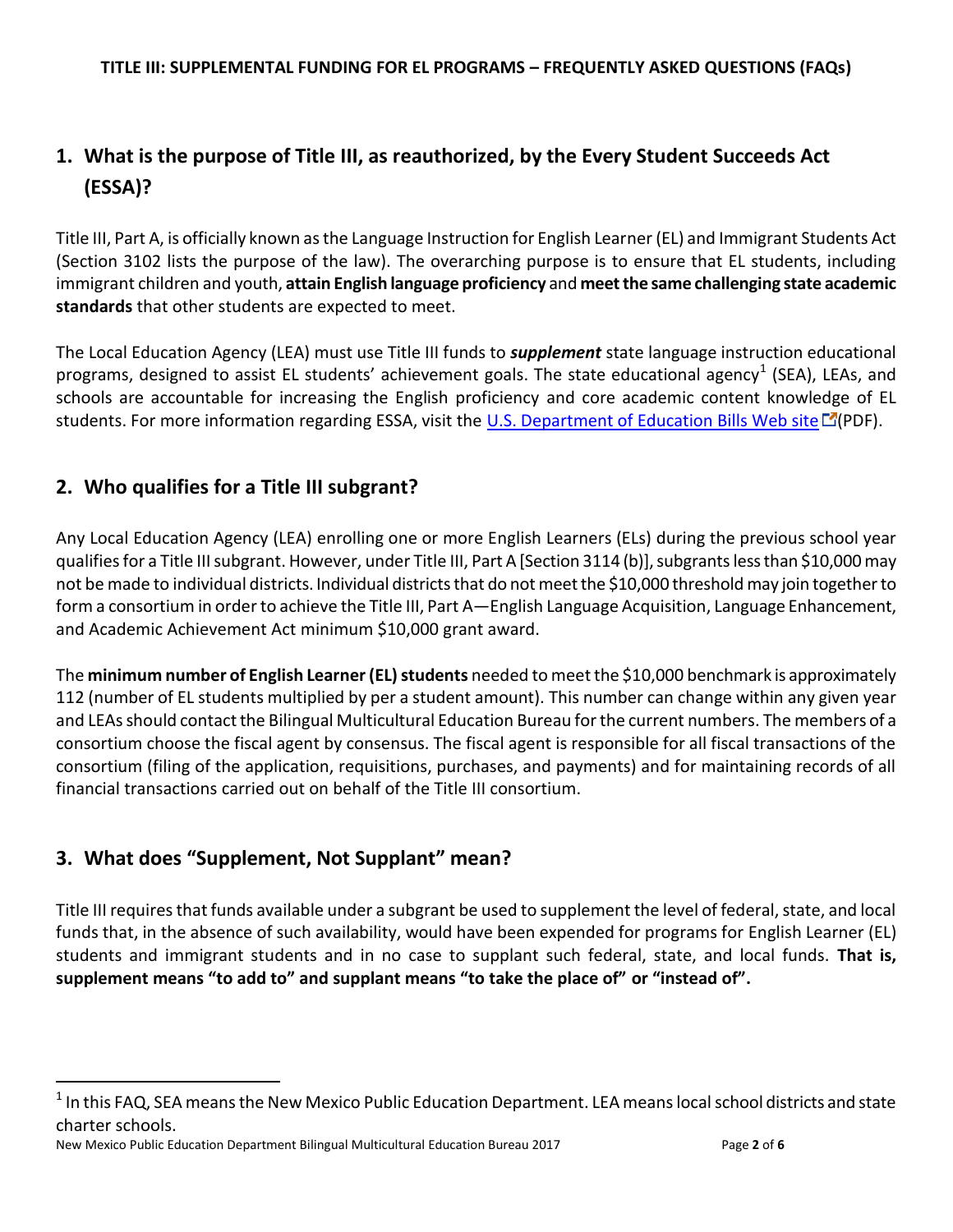#### **TITLE III: SUPPLEMENTAL FUNDING FOR EL PROGRAMS – FREQUENTLY ASKED QUESTIONS (FAQs)**

For example, if a particular activity was paid for using non-federal funds, or other federal funding such as Title II, then the same activity this year cannot be paid for using Title III federal funds. State-mandated activities must be paid for using state funds first.

# <span id="page-2-0"></span>**4. Can Title III funds be used to support sending personnel to English Learner-specific professional development (PD) by paying for substitute teachers or extra-pay if the training is held outside the hours specified in the personnel's employment contract?**

Maybe. The PD must be supplemental and should not violate the "Supplement, not Supplant" provision of Title III, Section 3115 (g). Also, see Title III, Section 3115 (c)(2)(D) to ensure PD is of "sufficient intensity and duration".

## <span id="page-2-1"></span>**5. Can Title III funds be utilized for English Learner (EL) specific assessments?**

No. Assessments of identified EL students are required by the State of New Mexico and the use of Title III funds would not be allowable. These assessments include, but are not limited to, initial English language proficiency screener assessments (W-APT) to identify the student as EL or annual English language proficiency assessments (ACCESS for ELLS 2.0).

# <span id="page-2-2"></span>**6. Can Title III funds be used to purchase software licenses/computers, etc. in excess of \$40,000?**

Yes, if purchases are approved in the Title III local plan. However, purchases are still required to follow the New Mexico Procurement Code policies. If purchases are over \$60k, they will require an Invitation for Bid (IFB) or Request for Proposal (RFP) as well as posting in the Sunshine Portal, if applicable. Please review NMAC 6.20.2.17 Purchasing "Each school district shall establish and implement written policies and procedures for purchasing which shall be in compliance with the Procurement Code, Section 13-1-21 et seq., NMSA 1978.

*Note: for non-professional services between \$20,000 and \$60,000, the District/School should solicit no less than (3) businesses via written requests containing the specifications for the procurement.* 

# <span id="page-2-3"></span>**7. Can Title III funds be used to supplement state Bilingual Multicultural Education Program (BMEP) funding?**

No. State BMEP funding is part of the operational state funding that is awarded to districts, so utilizing Title III federal funds to support bilingual programs would be considered supplanting. Activities such as Spanish spelling bees, as well as any Professional Development that is specifically for dual-language programs are not allowable under Title III. State Bilingual Multicultural Education Program (BMEP) funds should be utilized for any BMEP activities as set forth in approved BMEP applications. For more information on BMEPs, please visit the Public Education Departments BMEP website tab: [http://ped.state.nm.us/ped/Bilingual\\_BMEP.html](http://ped.state.nm.us/ped/Bilingual_BMEP.html)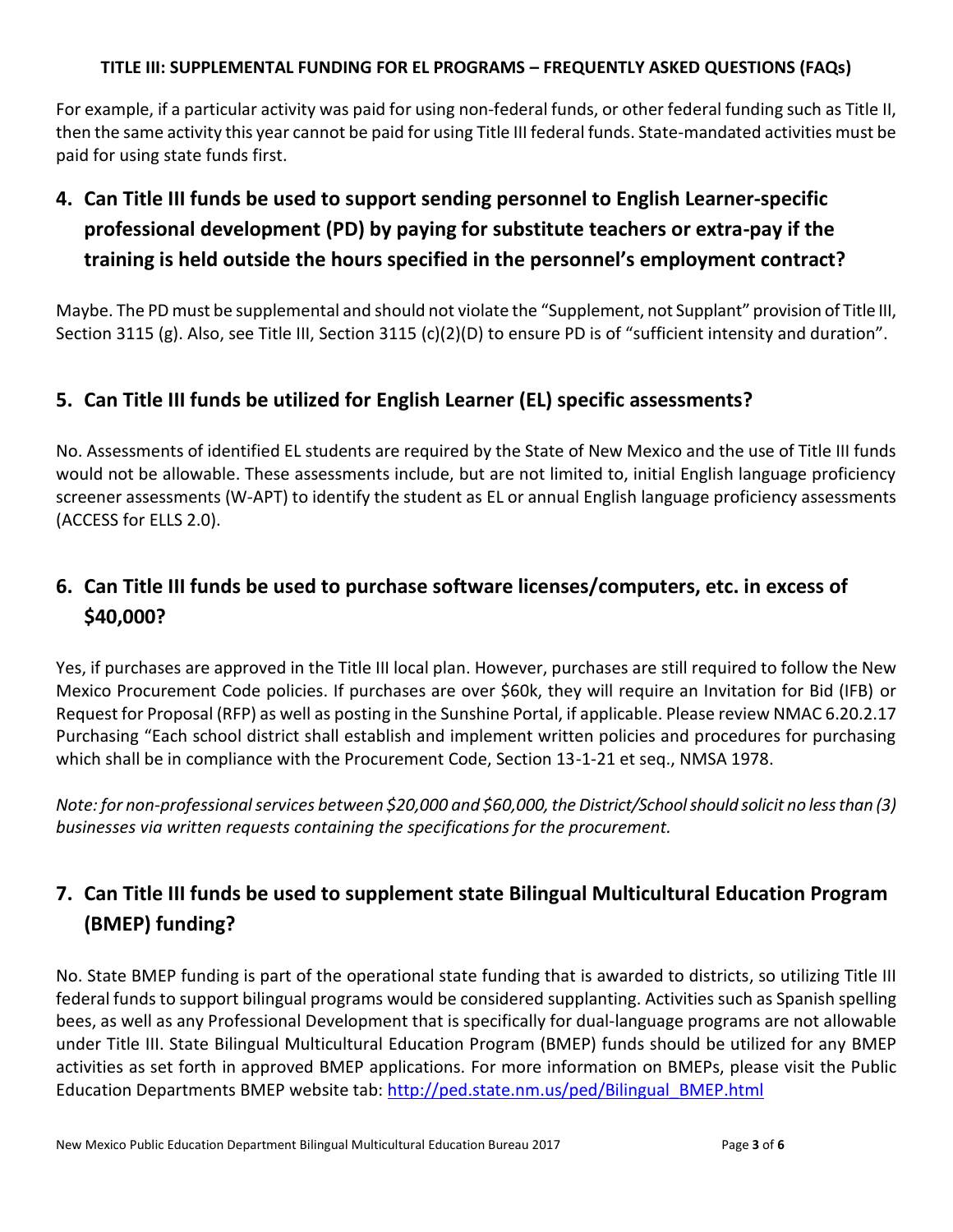#### **TITLE III: SUPPLEMENTAL FUNDING FOR EL PROGRAMS – FREQUENTLY ASKED QUESTIONS (FAQs)**

#### <span id="page-3-0"></span>**8. Can Title III pay for mileage reimbursements and per diem?**

Mileage and per diem reimbursements are allowable if the approved activity is Title III allowable and approved. Title III funds can be used to reimburse for mileage and per diem as long as the State of New Mexico (state) or the district's travel policies are followed. New mileage rates are posted every January  $1<sup>st</sup>$  and the state will only allow up to 80% of the approved internal revenue service rate.

For example, if a district reimburses their employee's .60 per mile, but the state only allows 80% of the approved mileage rate, the state will approve the more restrictive rate. So, if the state allows .45 per mile, but the district only allows .40, then .40 will be approved for reimbursement. The same rules will apply with approved per diem amounts.

Please note: reimbursements should either be actuals (requiring receipts) or per diem, but not both. State travel policy:

<http://www.ped.state.nm.us/ped/CCRdocuments/news/Travel%20and%20Per%20Diem.pdf>

## <span id="page-3-1"></span>**9. My district ordered materials/supplies but I forgot to complete a purchase order. Can I use Title III funds for the purchase order after we have received a vendor invoice?**

Purchase Orders should be prepared, and approved**, before** materials/supplies are ordered. NMAC 6.20.2.17 (A), states:

*(A) Requires that each school shall establish and implement written policies and procures for purchasing which shall be in compliance with the Procurement Code, Section 13-1-21 et seq., NMSA 1978.* 

Non-compliance with state purchasing requirements places the district/school at risk for fraud or misuse of public funds. Purchase order initiation is not sufficient for ordering materials/supplies. Purchase orders must be approved as required per district/school policy and state guidelines and regulation.

# <span id="page-3-2"></span>**10. Our district decided not to purchase items that were approved on our local plan. We want to transfer funds from one line item to another. What do we need to do?**

The Title III Program Director should complete a local plan amendment form and submit it for approval. Once approval has been received, the transfer request will be completed in the Operating Budget Management System (OBMS) and the approved (signed) amendment form will need to be attached.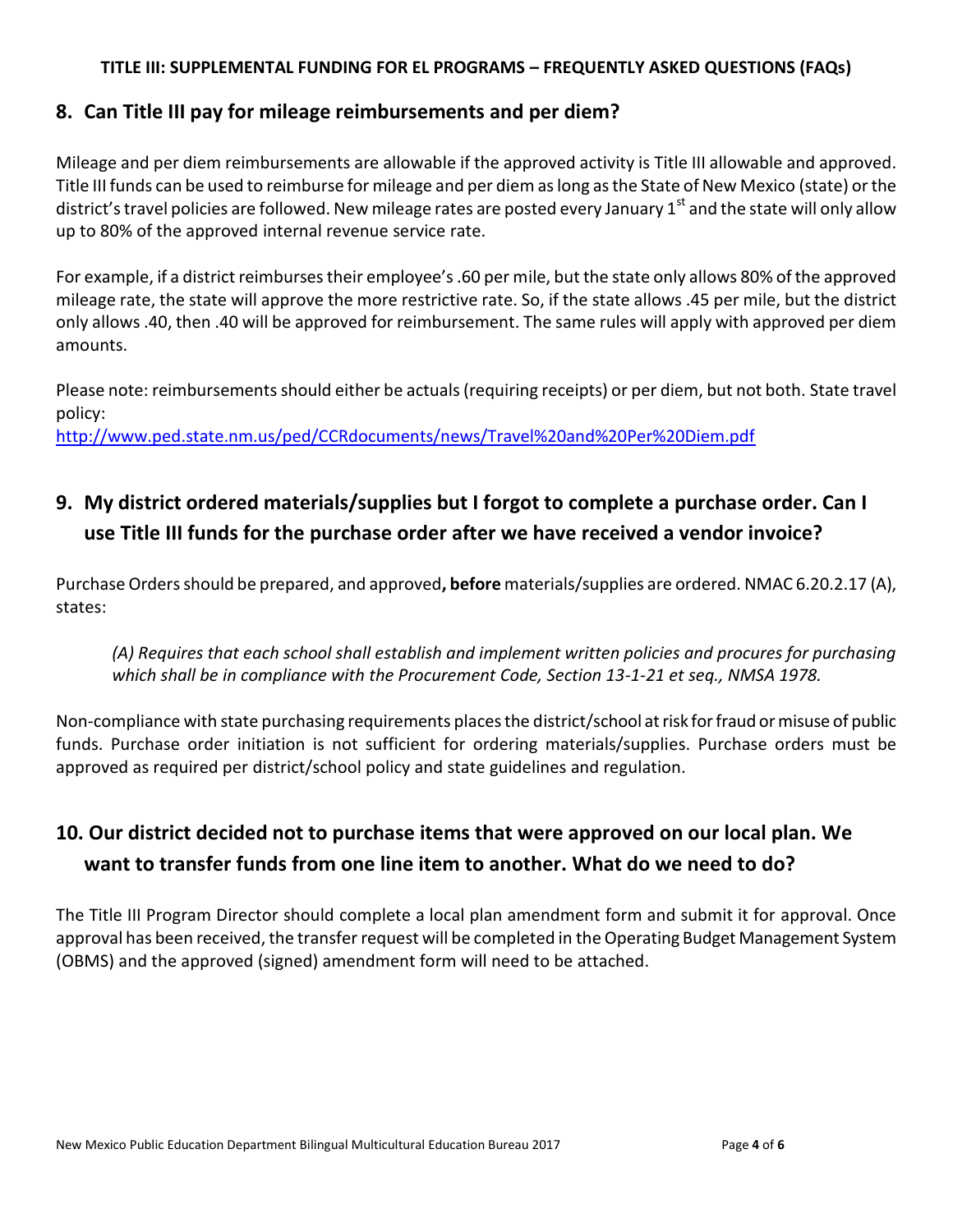#### **TITLE III: SUPPLEMENTAL FUNDING FOR EL PROGRAMS – FREQUENTLY ASKED QUESTIONS (FAQs)**

### <span id="page-4-0"></span>**11. What documents should be included with travel reimbursements requests for approval?**

The travel must be pre-approved in the Title III local plan. The following documents should be attached with the Request for Reimbursement (RfR) for approval:

- The travel request
- The travel authorization
- Mileage charts or map
- The meeting agenda
- A copy of the employee reimbursement check
- A copy of the approved purchase order

### <span id="page-4-1"></span>**12. Does Title III allow carryover of funds?**

Yes. Carryover of Title III funds is allowed. Under the federal Tydings Amendment, Section 421(B) of the General Education Provisions Act, 20 U.S.C. 1225(b), Title III funds are awarded to the subgrantee for use within a 27 month grant period. Local Education Agencies (LEAs) have a maximum of 15 months to expend and obligate current-year funds from as early as July 1 of any federal fiscal year through September 30th of the subsequent year, or the funds will be reallocated. LEAs have an additional 12-month carryover period extending from October 1 through September 30 of the succeeding fiscal year. Funds not obligated within the Tydings period of the 12 months must be returned through the New Mexico Public Education Department to the U.S. Department of Education (Tydings Amendment of General Education Provisions Act, Section 76.709 of Education Department General Administrative Regulations).

## <span id="page-4-2"></span>**13. How can Title III funds be used to provide special education services for English Learner (EL) students?**

Special education services, as identified in a student's Individualized Education Program (IEP), must be provided with eligible non-Title III funds. However, *supplementary* EL services may be provided to improve the instruction of ELs with a disability. (Title III, sections  $3115(d)(7)$  and  $3115(g)$ .)

# <span id="page-4-3"></span>**14. Why does the Bilingual Multicultural Education Bureau (BMEB) conduct technical assistance and focused monitoring (TAFM) reviews?**

State laws 22-23-4 NMSA 1978 and 6.32.2.10 NMAC require the Bilingual Multicultural Education Bureau (BMEB) to:

- Issue rules for the development and implementation of bilingual multicultural education programs.
- Administer and enforce the provisions of the Bilingual Multicultural Education Act [22-23-1 NMSA 1978].
- Assist school boards in developing and evaluating bilingual multicultural education programs.